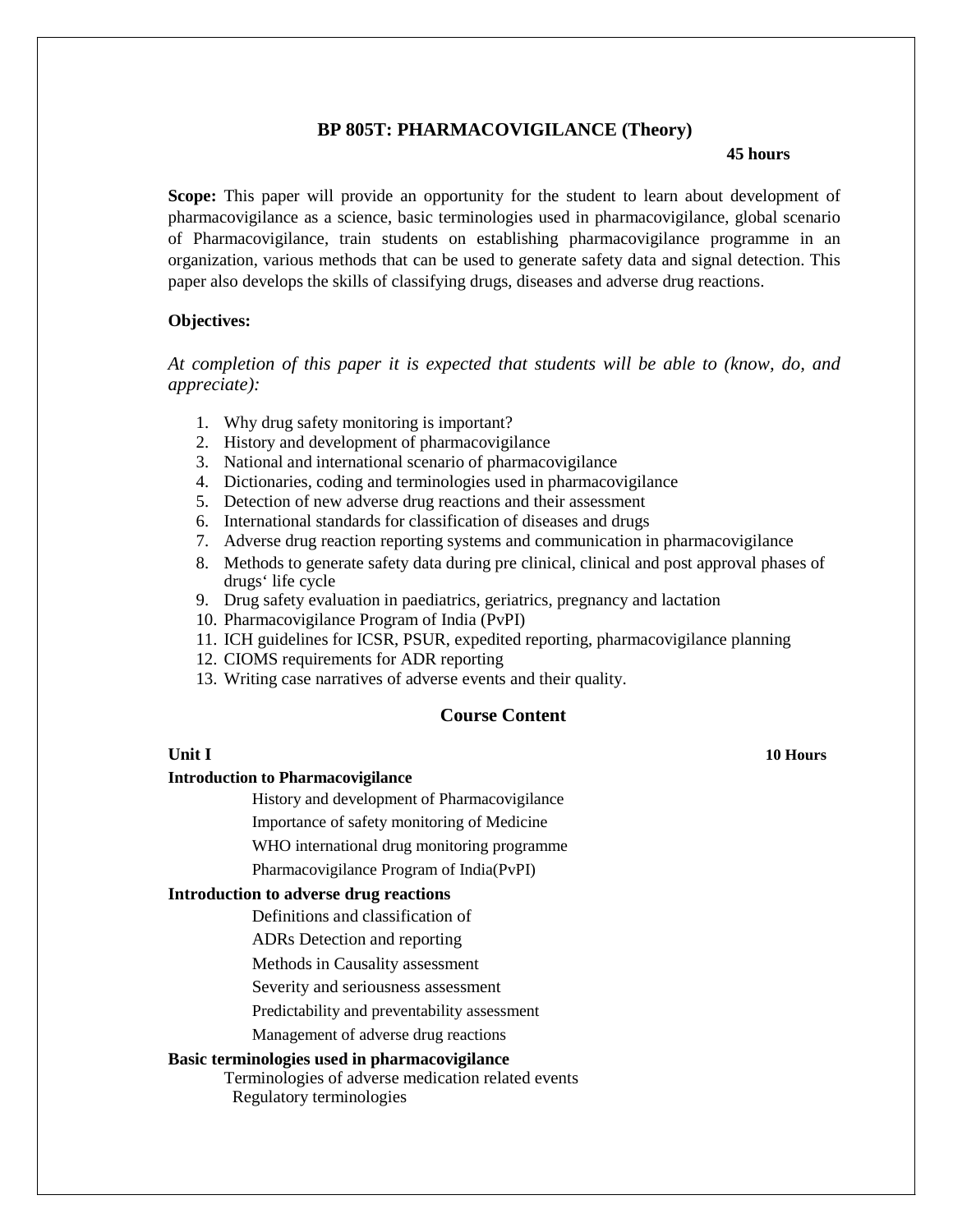### **Unit II**

#### **Drug and disease classification**

Anatomical, therapeutic and chemical classification of

drugs International classification of diseases

Daily defined doses

International Non proprietary Names for drugs

# **Drug dictionaries and coding in pharmacovigilance**

WHO adverse reaction terminologies

MedDRA and Standardised MedDRA

queries WHO drug dictionary

Eudravigilance medicinal product dictionary

#### **Information resources in pharmacovigilance**

Basic drug information resources

Specialised resources for ADRs

### **Establishing pharmacovigilance programme**

Establishing in a hospital Establishment & operation of drug safety department in

industry Contract Research Organisations (CROs)

Establishing a national programme

### **Unit III**

#### **Vaccine safety surveillance**

Vaccine Pharmacovigilance Vaccination failure Adverse events following immunization

#### **Pharmacovigilance methods**

Passive surveillance – Spontaneous reports and case series Stimulated reporting

Active surveillance – Sentinel sites, drug event monitoring and registries

Comparative observational studies – Cross sectional study, case control study and cohort study

Targeted clinical investigations

Effective communication in Pharmacovigilance

Communication in Drug Safety Crisis management

Communicating with Regulatory Agencies, Business Partners, Healthcare facilities  $\&$ Media

### **Unit IV**

**Statistical methods for evaluating medication safety data Safety data generation**

> Pre clinical phase Clinical phase Post approval phase

#### **10 hours**

#### **10 Hours**

**8 Hours**